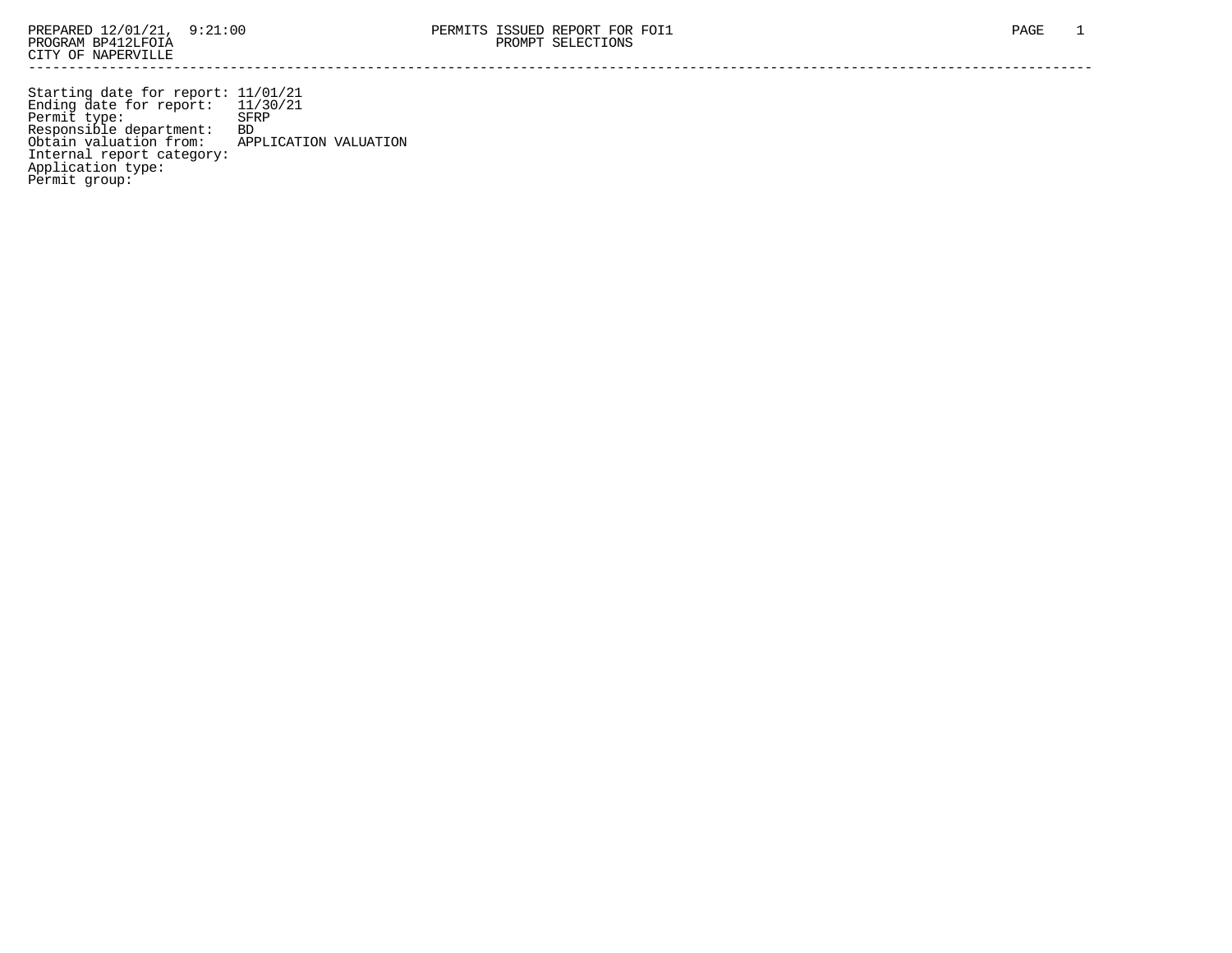## PREPARED 12/01/21, 9:21:00 PERMITS ISSUED REPORT PAGE 1 PROGRAM BP412LFOI1 11/01/21 THRU 11/30/21 CITY OF NAPERVILLE **Example 20** CITY OF NAPERVILLE CITY OF NAPERVILLE<br>
PERMIT TYPE - SFRP SINGLE FAMILY RESIDENCE PERMIT<br>
PERMIT TYPE - SFRP SINGLE FAMILY RESIDENCE PERMIT OBTAINED VALUATION FROM APPLICATION VALUATION

| APPLICATION APPLICATION TYPE AND DESCRIPTION PESCRIPTION PATCEL Number PROPERTY OWNER/<br>DATE VALUATION Parcel Number CONTRACTOR Alternate ID Code Alternate ID Code                                                        |                                       |  |
|------------------------------------------------------------------------------------------------------------------------------------------------------------------------------------------------------------------------------|---------------------------------------|--|
| 21-00003135 SFR SINGLE FAMILY RESIDENCE                                                                                                                                                                                      | 315 REDBUD DR                         |  |
|                                                                                                                                                                                                                              |                                       |  |
|                                                                                                                                                                                                                              |                                       |  |
| 21-00004115 SFR SINGLE FAMILY RESIDENCE THE SERIES OF STRING AVERTON AV                                                                                                                                                      |                                       |  |
| $\begin{array}{cccccccc} - & & & & 9/01/21 & & \xi 1374891 & & & \text{D}-07134090120000 \text{m}538 & -84 & & & \text{DJK CUSTOM HOMES} \text{Contractor} & \text{\#}: & 630-369-1953 & & & & \end{array}$                  |                                       |  |
| ISSUE DATE<br>ISSUE DATE<br>IN THE SUBCONTRACTOR(S)<br>STRUCTURE - 000 000 SFR<br>PERMIT TYPE - SFRP 00 SINGLE FAMILY RESIDENCE PERMIT 11/12/21                                                                              |                                       |  |
| 21-00004359 SFR SINGLE FAMILY RESIDENCE THE SERVICE RESIDENCE 21-00004359 SFR SINGLE FAMILY RESIDENCE                                                                                                                        |                                       |  |
|                                                                                                                                                                                                                              |                                       |  |
| STRUCTURE - 000 000 SFR                                                                                                                                                                                                      |                                       |  |
| 21-00004532 SFR SINGLE FAMILY RESIDENCE THE SERIES OF SWRIGHT ST                                                                                                                                                             |                                       |  |
| ----------- 9/28/21 \$550000 \$550000 D-08191180100000N51 -100 KOZLOWSKI HOMES INC                                                                                                                                           |                                       |  |
| STRUCTURE - 000 000 SFR<br>PERMIT TYPE - SFRP 00 SINGLE FAMILY RESIDENCE PERMIT 11/29/21                                                                                                                                     | ISSUE DATE SUBCONTRACTOR(S)           |  |
| 21-00004534 SFR SINGLE FAMILY RESIDENCE THE SERVICE 3648 SARGENT DR                                                                                                                                                          |                                       |  |
| Contractor #: 817-875-7057                                                                                                                                                                                                   |                                       |  |
| $\begin{array}{cccc} \texttt{STRUCTURE} & - & 000 & 000 & \texttt{SFR} \\ \texttt{PERMIT} & \texttt{TYPE} & - & \texttt{SFRP} & 00 & \texttt{SINGLE FAMILY RESIDENCE PERMIT} & 11/03/21 & \texttt{RABY ROOFING} \end{array}$ |                                       |  |
| 21-00004536 SFR SINGLE FAMILY RESIDENCE THE SERIES OF STREAM STREAM STREAM OR                                                                                                                                                |                                       |  |
| ----------- 9/28/21 \$195000<br>Contractor #: 817-875-7057 \$195000                                                                                                                                                          | W-0110300028214 N1842-229 PULTE GROUP |  |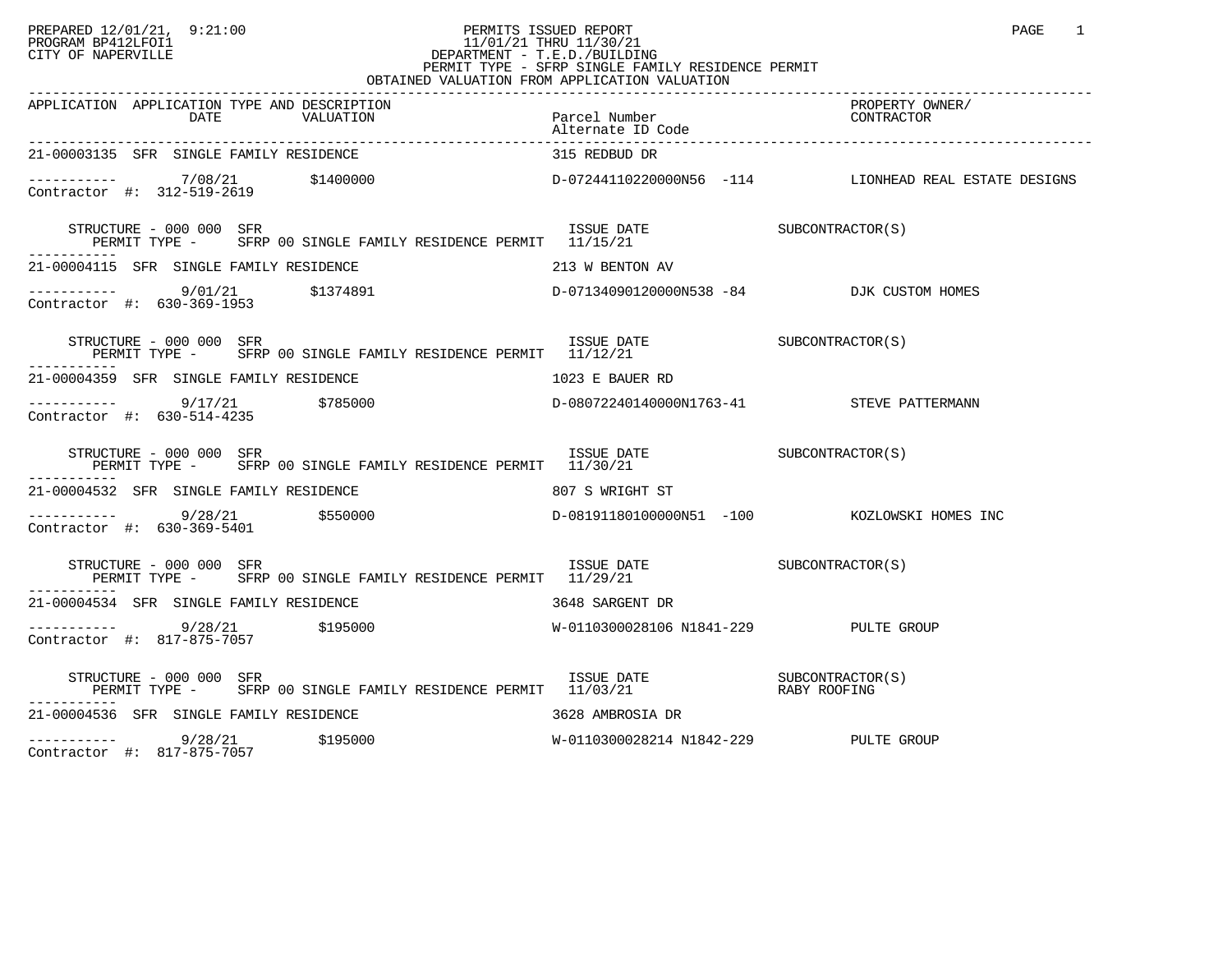## PREPARED 12/01/21, 9:21:00 PERMITS ISSUED REPORT PAGE 2 PROGRAM BP412LFOI1 11/01/21 THRU 11/30/21 CITY OF NAPERVILLE **Example 20** CITY OF NAPERVILLE PERMIT TYPE - SFRP SINGLE FAMILY RESIDENCE PERMIT OBTAINED VALUATION FROM APPLICATION VALUATION

| APPLICATION APPLICATION TYPE AND DESCRIPTION |                                                                                                                                                                                                                                                                                                                                 |                                      | PROPERTY OWNER/ |
|----------------------------------------------|---------------------------------------------------------------------------------------------------------------------------------------------------------------------------------------------------------------------------------------------------------------------------------------------------------------------------------|--------------------------------------|-----------------|
| 21-00004536 (CONTINUED)                      |                                                                                                                                                                                                                                                                                                                                 |                                      |                 |
| STRUCTURE - 000 000 SFR                      |                                                                                                                                                                                                                                                                                                                                 |                                      |                 |
|                                              | 21-00004560 SFR SINGLE FAMILY RESIDENCE                                                                                                                                                                                                                                                                                         | 3652 SARGENT DR                      |                 |
|                                              |                                                                                                                                                                                                                                                                                                                                 |                                      |                 |
| -----------                                  | STRUCTURE – 000 000 SFR<br>PERMIT TYPE – SFRP 00 SINGLE FAMILY RESIDENCE PERMIT 11/03/21 – RABY ROOFING                                                                                                                                                                                                                         |                                      |                 |
|                                              | 21-00004655 SFR SINGLE FAMILY RESIDENCE $24$ N FREMONT ST                                                                                                                                                                                                                                                                       |                                      |                 |
|                                              |                                                                                                                                                                                                                                                                                                                                 |                                      |                 |
|                                              | $\begin{array}{lllllll} \texttt{STRUCTURE} & - & 000 & 000 & \texttt{SFR} & & & & \\ \texttt{PERMIT TYPE} & - & & \texttt{SFRP} & 00 & \texttt{SINGLE FAMILY RESIDENCE PERMIT} & 11/10/21 & & & & \\ \texttt{PERMIT TYPE} & - & & \texttt{SFRP} & 00 & \texttt{SINGLE FAMILY RESIDENCE PERMIT} & 11/10/21 & & & \\ \end{array}$ |                                      |                 |
|                                              | 21-00004658 SFR SINGLE FAMILY RESIDENCE NAME AND STRING 2544 ACCOLADE AV                                                                                                                                                                                                                                                        |                                      |                 |
|                                              | ----------- 10/05/21 \$195000<br>Contractor #: 817-875-7057                                                                                                                                                                                                                                                                     | W-011030002871 N1841-229 PULTE GROUP |                 |
|                                              | STRUCTURE – 000 000 SFR<br>PERMIT TYPE – SFRP 00 SINGLE FAMILY RESIDENCE PERMIT 11/03/21 (RABY ROOFING                                                                                                                                                                                                                          |                                      |                 |
|                                              | 21-00004660 SFR SINGLE FAMILY RESIDENCE THE SAME RESOLUTION 2440 CORN LILY RD                                                                                                                                                                                                                                                   |                                      |                 |
|                                              |                                                                                                                                                                                                                                                                                                                                 |                                      |                 |
|                                              | STRUCTURE – 000 000 SFR<br>PERMIT TYPE – SFRP 00 SINGLE FAMILY RESIDENCE PERMIT 11/03/21 (RABY ROOFING                                                                                                                                                                                                                          |                                      |                 |
|                                              | 21-00004661 SFR SINGLE FAMILY RESIDENCE THE STATE OF STATE OR STATE OR                                                                                                                                                                                                                                                          |                                      |                 |
|                                              |                                                                                                                                                                                                                                                                                                                                 |                                      |                 |
| STRUCTURE - 000 000 SFR                      |                                                                                                                                                                                                                                                                                                                                 |                                      |                 |